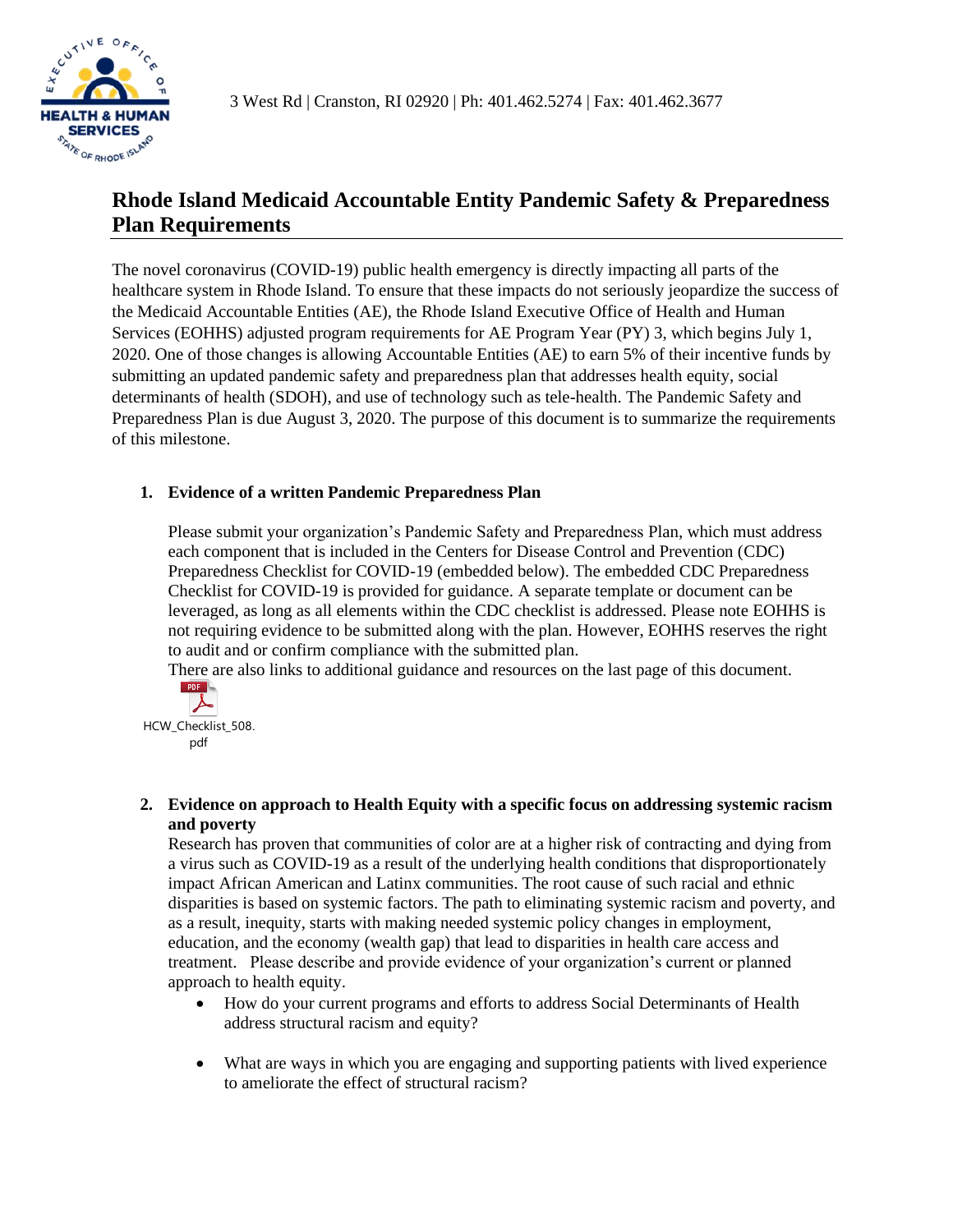- What type of implicit bias training is offered to all staff?
- How are health disparities being measured and tracked, including but not limited to collection of patient-reported experiences and outcomes? How do you or will you utilize this data to implement change in your organization to address racial, health and social inequities?
- How is health/racial equity incorporated into your AEs strategic planning process? And do you have a mechanism in place to elicit patient feedback on components of your strategic plan?
- What changes have you put in place, or plan to put in place to have a more welcoming culture for persons of color?
- What measures have you put in place or plan to put in place to provide culturally appropriate care to persons of color or of other ethnicities?
- **3. Evidence of utilizing Health Information Technology such as tele-health and remote monitoring to ensure continued access to care**

The social distancing precautions that were undertaken to prevent further transmission of COVID-19 required healthcare providers to utilize Health Information Technology (HIT) to ensure patients continue to have sufficient access to care. Please provide evidence and a description of current and planned HIT efforts as a result of COVID-19. Please elaborate upon and explain the various technologies implemented in response to COVID-19.

- What will continue as the state transitions through various phases of re-opening?
- What does your AE plan on continuing to leverage from a HIT perspective and/or what are barriers to potential continuation of HIT?
- How is your AE addressing issues specific to limited capacity of technology and support of patients (i.e. digital divide)? Has this been an issue and how has your AE addressed it? How have you addressed and integrated interpreter services via tele-health?
- Please describe lessons learned through by your AE and participating provider organizations rapid implementation and scaling of tele-health and remote monitoring? Does your AE have a strategy for rapid deployment of HIT, telemedicine and how do AE/providers outreach to members with limited access to technology?
- What systems are in place to guarantee HIPAA compliance and/or PII/PHI protections?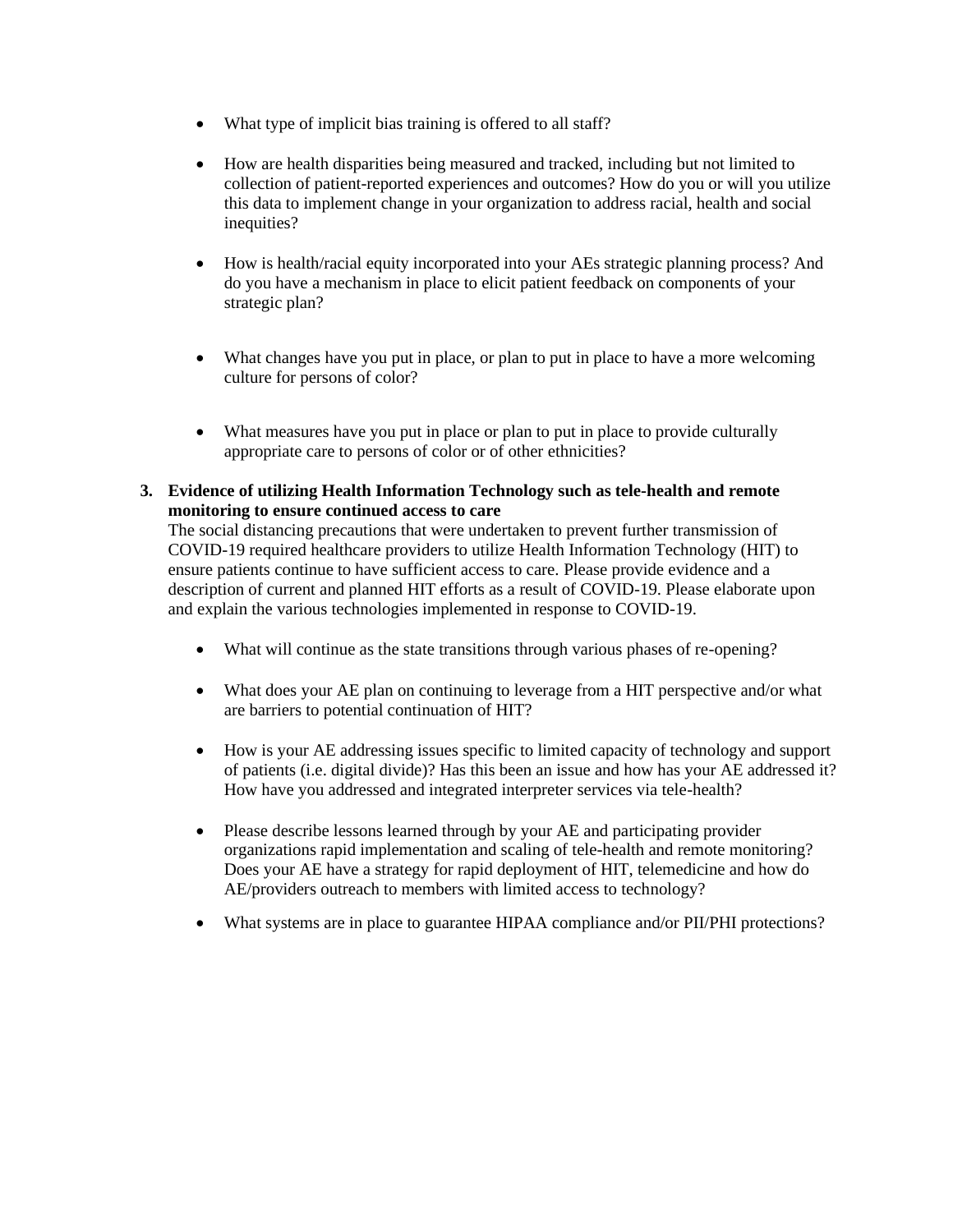#### **Resources:**

## **Preparedness Planning**

<http://www.riema.ri.gov/prepare/threats/pandemic/index2.php> <https://www.ahrq.gov/coronavirus/index.html> <https://health.ri.gov/diseases/ncov2019/for/providers/> <http://www.ihi.org/Topics/COVID-19/Pages/default.aspx> <https://www.cdc.gov/coronavirus/2019-ncov/hcp/steps-to-prepare.html> <https://www.cdc.gov/coronavirus/2019-ncov/hcp/preparedness-checklists.html> <https://www.ready.gov/> <https://www.hhs.gov/hipaa/for-professionals/special-topics/emergency-preparedness/index.html> [https://www.aha.org/issue-landing-page/2020-03-15-coronavirus-covid-19-organizational](https://www.aha.org/issue-landing-page/2020-03-15-coronavirus-covid-19-organizational-preparedness-and-capacity)[preparedness-and-capacity](https://www.aha.org/issue-landing-page/2020-03-15-coronavirus-covid-19-organizational-preparedness-and-capacity) <https://www.ecri.org/coronavirus-covid-19-outbreak-preparedness-center> <https://www.fema.gov/media-library/assets/documents/188203>

## **Health Equity**

[https://docs.google.com/document/d/1NW2kLRaVE7j3TCKqxVQeHjfk9aFqbB7B0CLJxvGwh](https://docs.google.com/document/d/1NW2kLRaVE7j3TCKqxVQeHjfk9aFqbB7B0CLJxvGwhmA/edit) [mA/edit](https://docs.google.com/document/d/1NW2kLRaVE7j3TCKqxVQeHjfk9aFqbB7B0CLJxvGwhmA/edit)

<http://www.ihi.org/resources/Pages/IHIWhitePapers/Achieving-Health-Equity.aspx>

[https://www.commonwealthfund.org/publications/newsletter-article/2018/sep/focus-reducing](https://www.commonwealthfund.org/publications/newsletter-article/2018/sep/focus-reducing-racial-disparities-health-care-confronting)[racial-disparities-health-care-confronting](https://www.commonwealthfund.org/publications/newsletter-article/2018/sep/focus-reducing-racial-disparities-health-care-confronting)

[https://www.urban.org/urban-wire/covid-19-racial-health-disparities-highlight-why-we-need](https://www.urban.org/urban-wire/covid-19-racial-health-disparities-highlight-why-we-need-address-structural-racism)[address-structural-racism](https://www.urban.org/urban-wire/covid-19-racial-health-disparities-highlight-why-we-need-address-structural-racism)

<https://www.ama-assn.org/delivering-care/health-equity/covid-19-health-equity-resources> <https://www.apha.org/topics-and-issues/communicable-disease/coronavirus/equity>

[https://www.aha.org/system/files/media/file/2020/04/5-actions-to-promote-health-equity-during](https://www.aha.org/system/files/media/file/2020/04/5-actions-to-promote-health-equity-during-the-covid-19-pandemic.pdf)[the-covid-19-pandemic.pdf](https://www.aha.org/system/files/media/file/2020/04/5-actions-to-promote-health-equity-during-the-covid-19-pandemic.pdf)

[https://www.rwjf.org/en/library/research/2020/05/health-equity-principles-for-state-and-local](https://www.rwjf.org/en/library/research/2020/05/health-equity-principles-for-state-and-local-leaders-in-responding-to-reopening-and-recovering-from-covid-19.html)[leaders-in-responding-to-reopening-and-recovering-from-covid-19.html](https://www.rwjf.org/en/library/research/2020/05/health-equity-principles-for-state-and-local-leaders-in-responding-to-reopening-and-recovering-from-covid-19.html)

[https://www.jhsph.edu/covid-19/articles/how-health-disparities-are-shaping-the-impact-of-covid-](https://www.jhsph.edu/covid-19/articles/how-health-disparities-are-shaping-the-impact-of-covid-19.html)[19.html](https://www.jhsph.edu/covid-19/articles/how-health-disparities-are-shaping-the-impact-of-covid-19.html)

<https://www.cdc.gov/healthequity/index.html>

[https://www.acog.org/clinical-information/policy-and-position-statements/position-](https://www.acog.org/clinical-information/policy-and-position-statements/position-statements/2020/addressing-health-equity-during-the-covid-19-pandemic)

[statements/2020/addressing-health-equity-during-the-covid-19-pandemic](https://www.acog.org/clinical-information/policy-and-position-statements/position-statements/2020/addressing-health-equity-during-the-covid-19-pandemic)

<http://www.ihi.org/communities/blogs/3-lessons-covid-19-teaches-about-addressing-health-equity> [https://naacp.org/wp-content/uploads/2020/03/Ten-Equity-Considerations-of-the-Coronavirus-](https://naacp.org/wp-content/uploads/2020/03/Ten-Equity-Considerations-of-the-Coronavirus-COVID-19-Outbreak-in-the-United-States_Version-2.pdf)[COVID-19-Outbreak-in-the-United-States\\_Version-2.pdf](https://naacp.org/wp-content/uploads/2020/03/Ten-Equity-Considerations-of-the-Coronavirus-COVID-19-Outbreak-in-the-United-States_Version-2.pdf)

## **Tele-Health**

<http://www.ihi.org/Topics/COVID-19/Pages/default.aspx>

<https://www.hhs.gov/coronavirus/telehealth/index.html>

<https://www.cdc.gov/coronavirus/2019-ncov/hcp/telehealth.html>

<https://www.medicare.gov/coverage/telehealth>

[https://www.cms.gov/newsroom/press-releases/trump-administration-releases-covid-19](https://www.cms.gov/newsroom/press-releases/trump-administration-releases-covid-19-telehealth-toolkit-accelerate-state-use-telehealth-medicaid) [telehealth-toolkit-accelerate-state-use-telehealth-medicaid](https://www.cms.gov/newsroom/press-releases/trump-administration-releases-covid-19-telehealth-toolkit-accelerate-state-use-telehealth-medicaid)

[https://www.health.harvard.edu/blog/can-telehealth-help-flatten-the-curve-of-covid-19-](https://www.health.harvard.edu/blog/can-telehealth-help-flatten-the-curve-of-covid-19-2020032419288) [2020032419288](https://www.health.harvard.edu/blog/can-telehealth-help-flatten-the-curve-of-covid-19-2020032419288)

<https://www.ama-assn.org/system/files/2020-04/ama-telehealth-playbook.pdf>